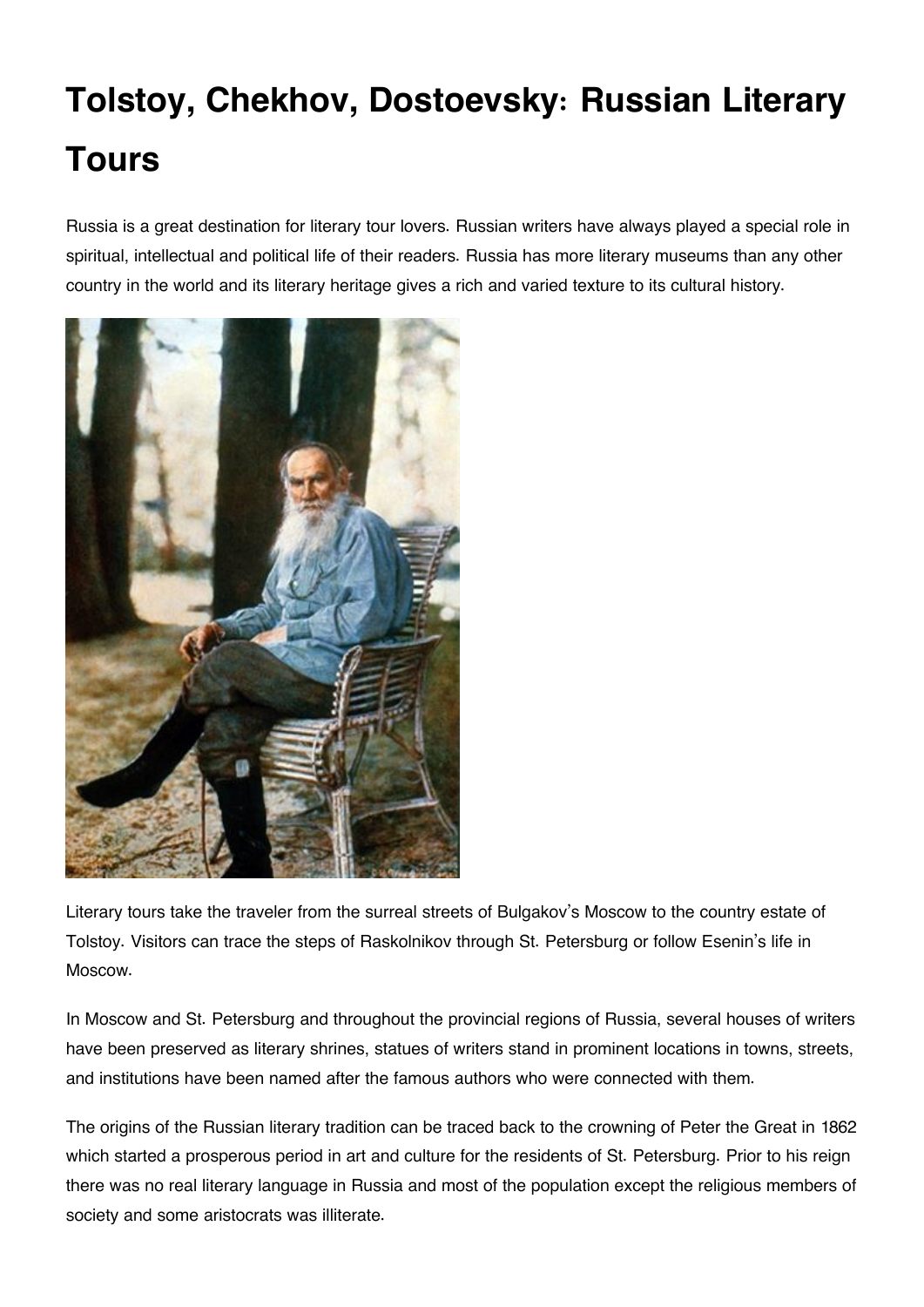Gathering ideas from the rest of Europe, Peter the Great ushered in a secular press and the foundations of a literary movement to rival the Western countries he admired so much. St. Petersburg was at the forefront of this movement, with literary salons popping up, philosophical questions thrashed out in smoky rooms, journals founded covering literature and politics, and philosophical traditions and tenets imbibed, digested and turned on their head by some of the most respected minds of the 19th and 20th centuries.



Even Leo Tolstoy, who did not live in St. Petersburg for any length of time, has had cause to write extensively about its influence and importance to them. St. Petersburg is sure to continue to inspire writers all over the world and is high on the list of must-see cities for literature lovers.

Tsarskoe Selo, near St. Petersburg, is one of Russia's most famous attractions; it is the summer residence of the Romanov Tsars. In 1937 Tsarskoe Selo was renamed Pushkin, in honor of Alexander Pushkin, who studied at the lycee there from 1811 to 1817. Indeed because of the links with Pushkin and the so called Golden Age of Russian poetry, which he initiated there, Tsarskoe Selo has traditionally been seen by writers as the "town of the muse". Day trips to Tsarskoe Selo are an integral part of every St. Petersburg tour itinerary.

Another famous Russian literary destination is Tula, located 120 kilometers south of Moscow. Tula is famous worldwide for **The National Leo Tolstoy Museum-Estate** in Yasnaya Polyana, where the great Russian writer was born in 1828, lived for about sixty years, wrote many of his books including «War and Peace» and was buried in 1910. With its authentic buildings, surrounded by picturesque forests,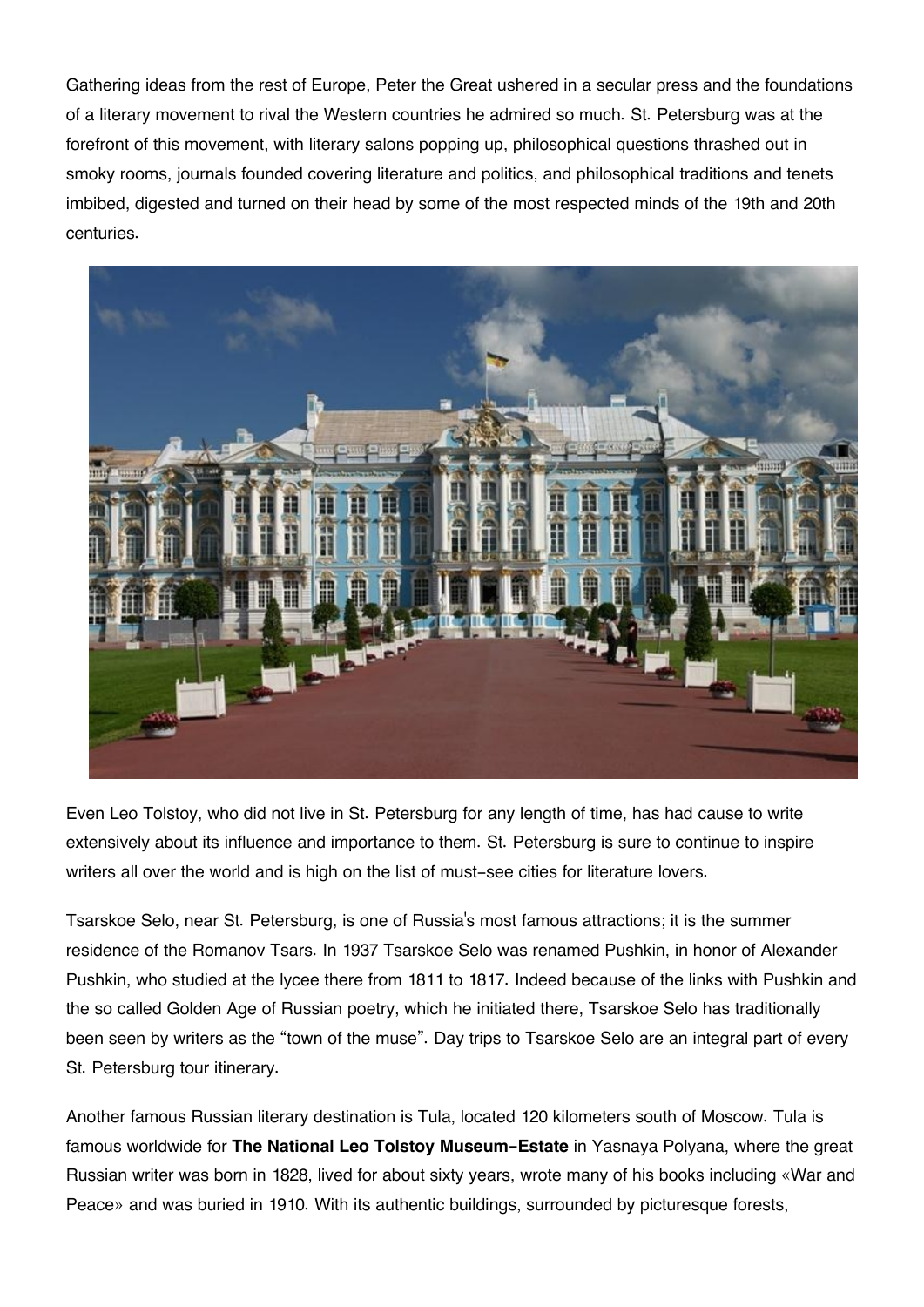orchards and parks, it is a typical Russian estate, which will give the traveller an insight into the everyday life and traditions of the nineteenth and the beginning of the twentieth centuries

Anton Chekhov, another great Russian writer, the works of which have formidably influenced the development of the Russian and world literature, had spent a part of his life in Melikhovo, a small estate on the way from Moscow to Tula. The writer lived in that estate for a comparatively short period of seven years, which, nevertheless, had become the most fruitful one in his creative work. That estate has become the birthplace of such plays and short stories as "Seagull", "Neck-tied Anna", "Ward no. 6", "In the gully", and "Mezzanine House".



Dostoevsky Museum near the Yellow Vladimirskaya Church is an apartment where Dostoevsky spent the last three years of his life and completed his last book " The Brothers Karamazov". "Crime and Punishment" walking tour, following in the footsteps of the main characters of this world famous novel by Dostoevsky is also available.

Alexander Pushkin museum is the largest and most visited literary museum in St. Petersburg. It was his last residence – he died there in 1837 after he was wounded in a duel.

Tourists wishing to visit the major literary landmarks of Russia shouldn't omit the houses of Tolstoy and Chekhov, and numerous sites which have connection with Pushkin and Dostoevsky. Each literary museum founded in a writer's former home possesses its own atmosphere, which reflects the spirit of its